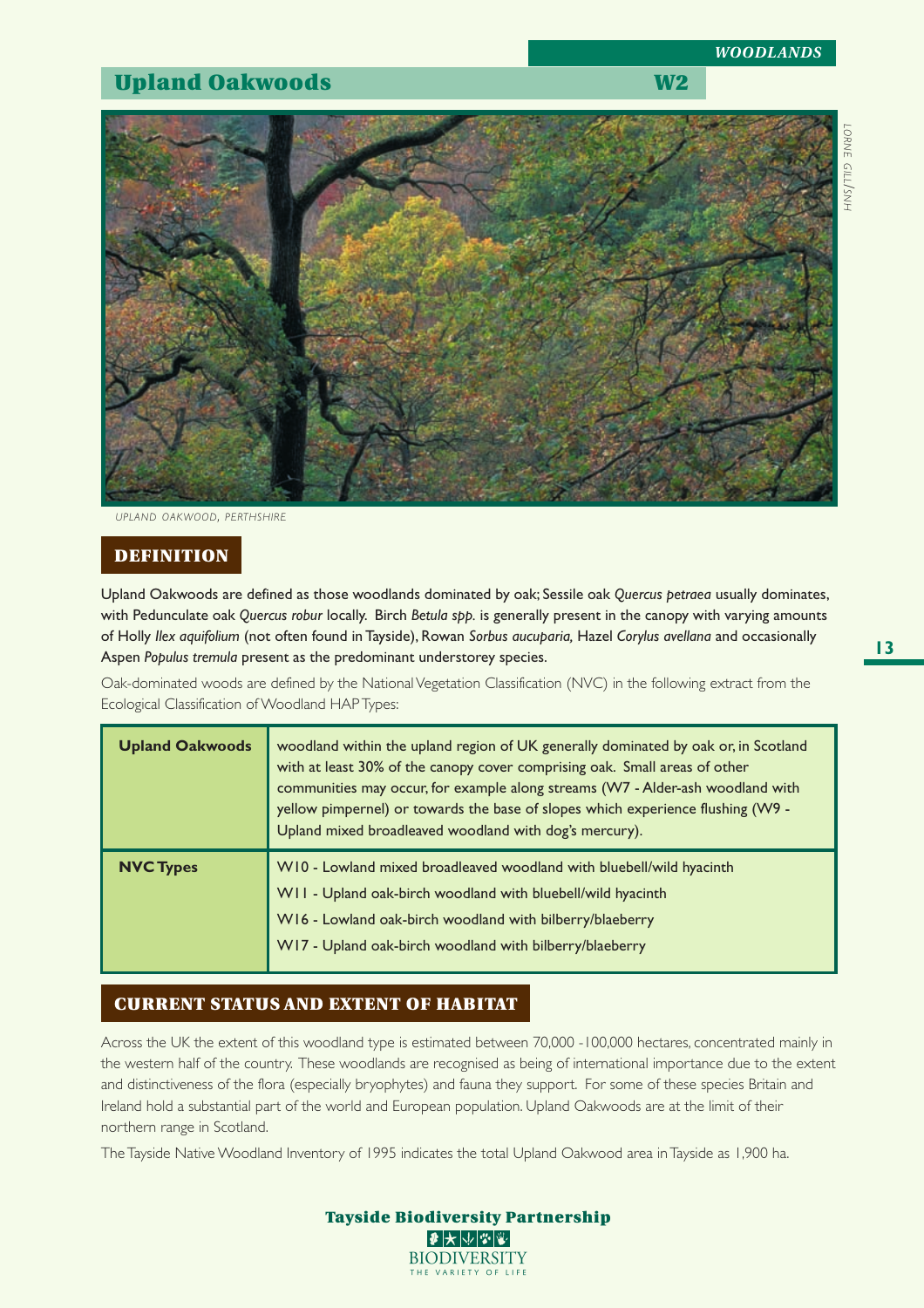#### **KEY SITES**

**CASE STUDY**

|                                     | Carie                                                                                                                                                                                                                                                                                                                                                                                                                                                                                                                                                                                                               | <b>Fonab</b>                                                                                                                                                                                                                                                                                                                                                                                                                                                    |  |  |  |  |  |  |
|-------------------------------------|---------------------------------------------------------------------------------------------------------------------------------------------------------------------------------------------------------------------------------------------------------------------------------------------------------------------------------------------------------------------------------------------------------------------------------------------------------------------------------------------------------------------------------------------------------------------------------------------------------------------|-----------------------------------------------------------------------------------------------------------------------------------------------------------------------------------------------------------------------------------------------------------------------------------------------------------------------------------------------------------------------------------------------------------------------------------------------------------------|--|--|--|--|--|--|
| <b>Grid reference</b>               | NN613574 to NN615569                                                                                                                                                                                                                                                                                                                                                                                                                                                                                                                                                                                                | <b>NN940539</b>                                                                                                                                                                                                                                                                                                                                                                                                                                                 |  |  |  |  |  |  |
| <b>Oakwood Status &amp; History</b> | The oak woodland was part of an<br>extensive semi-natural deciduous<br>woodland which extended along Loch<br>Rannoch. The oak was almost certainly<br>managed during the 18th and 19th century<br>for timber and tanbark. This was followed<br>by a period when the woodland was grazed<br>as woodland pasture. The site was acquired<br>by the Forest Enterprise from Dall Estates<br>in 1958. Management during the 1960's<br>sought to convert some of the oak and<br>most of the birch woodland to conifers by<br>underplanting. Recently an extensive<br>programme of conifer removal has been<br>carried out. | The woodland was probably planted<br>during the 18th or early 19th<br>century on an ancient woodland<br>site. The current crop consists of<br>planted maidens or carefully singled<br>coppice. The site was acquired by<br>Forest Enterprise from the Hydro<br>Electric Board in 1952.<br>Management has included thinning<br>of most of the wood, several group<br>fellings, bracken control and some<br>(largely unsuccessful) replanting in<br>felled areas. |  |  |  |  |  |  |
| <b>Total area</b>                   | 19.5 hectares                                                                                                                                                                                                                                                                                                                                                                                                                                                                                                                                                                                                       | 18 hectares                                                                                                                                                                                                                                                                                                                                                                                                                                                     |  |  |  |  |  |  |
| <b>NVC type</b>                     | W17: Upland oak-birch woodland with<br>bilberry/blaeberry.                                                                                                                                                                                                                                                                                                                                                                                                                                                                                                                                                          | W11: Upland oak-birch woodland<br>with bluebell/wild hyacinth.                                                                                                                                                                                                                                                                                                                                                                                                  |  |  |  |  |  |  |
| <b>Oak Species</b>                  | Pedunculate oak Quercus robur                                                                                                                                                                                                                                                                                                                                                                                                                                                                                                                                                                                       | Pedunculate oak Quercus robur                                                                                                                                                                                                                                                                                                                                                                                                                                   |  |  |  |  |  |  |
| <b>Present stocking</b>             | 80 - 150 stems per hectare                                                                                                                                                                                                                                                                                                                                                                                                                                                                                                                                                                                          | 100 - 300 stems per hectare                                                                                                                                                                                                                                                                                                                                                                                                                                     |  |  |  |  |  |  |
| <b>Other species</b>                | Downy birch Betula pubescens 50%; Silver<br>birch Betula pendula 10%; Aspen Populus<br>tremula 1%; Rowan Sorbus aucuparia 1%.                                                                                                                                                                                                                                                                                                                                                                                                                                                                                       | Silver birch Betula pendula 5%.                                                                                                                                                                                                                                                                                                                                                                                                                                 |  |  |  |  |  |  |
| <b>Potential</b>                    | To continue to increase the area of oak/birch<br>woodland by removal of conifer crops from<br>under existing areas of mature trees and by<br>felling blocks of conifer within the woodland.<br>Options for extending the woodland beyond<br>its current compartment boundaries are<br>more limited. Regeneration will initially<br>clearly be largely of birch, but oak would be<br>expected to colonise the woodland in the<br>long term.                                                                                                                                                                          | There are several options for<br>increasing the area of woodland by<br>removing blocks of conifer within and<br>adjacent to the main area of oak<br>woodland. Regeneration has largely<br>failed in the past due to deer<br>browsing pressure. Therefore<br>selecting the most appropriate deer<br>management must be a priority.                                                                                                                               |  |  |  |  |  |  |

### **NATURE CONSERVATION IMPORTANCE**

Upland Oakwoods take a long time to evolve ecologically and are valuable wildlife sites. The ground flora associated with this woodland type varies according to the NVC type. Upland Oak-birch with bilberry/blaeberry (W17) is located on very acid, shallow soils where the tree growth is usually slow. The ground vegetation here is dominated by blaeberry. Upland Oak-birch with bluebell/ wild hyacinth (W11) however, is found on acid freely draining leached brown earths. The tree growth is stronger here and bracken is often dominant in the ground layer. Both NVC types occupy welldrained slopes.

**Tayside Biodiversity Partnership**  $\bullet\star\smash\downarrow\smash\downarrow\smash\downarrow\urcorner$ **BIODIVERSITY** THE VARIETY OF LIFE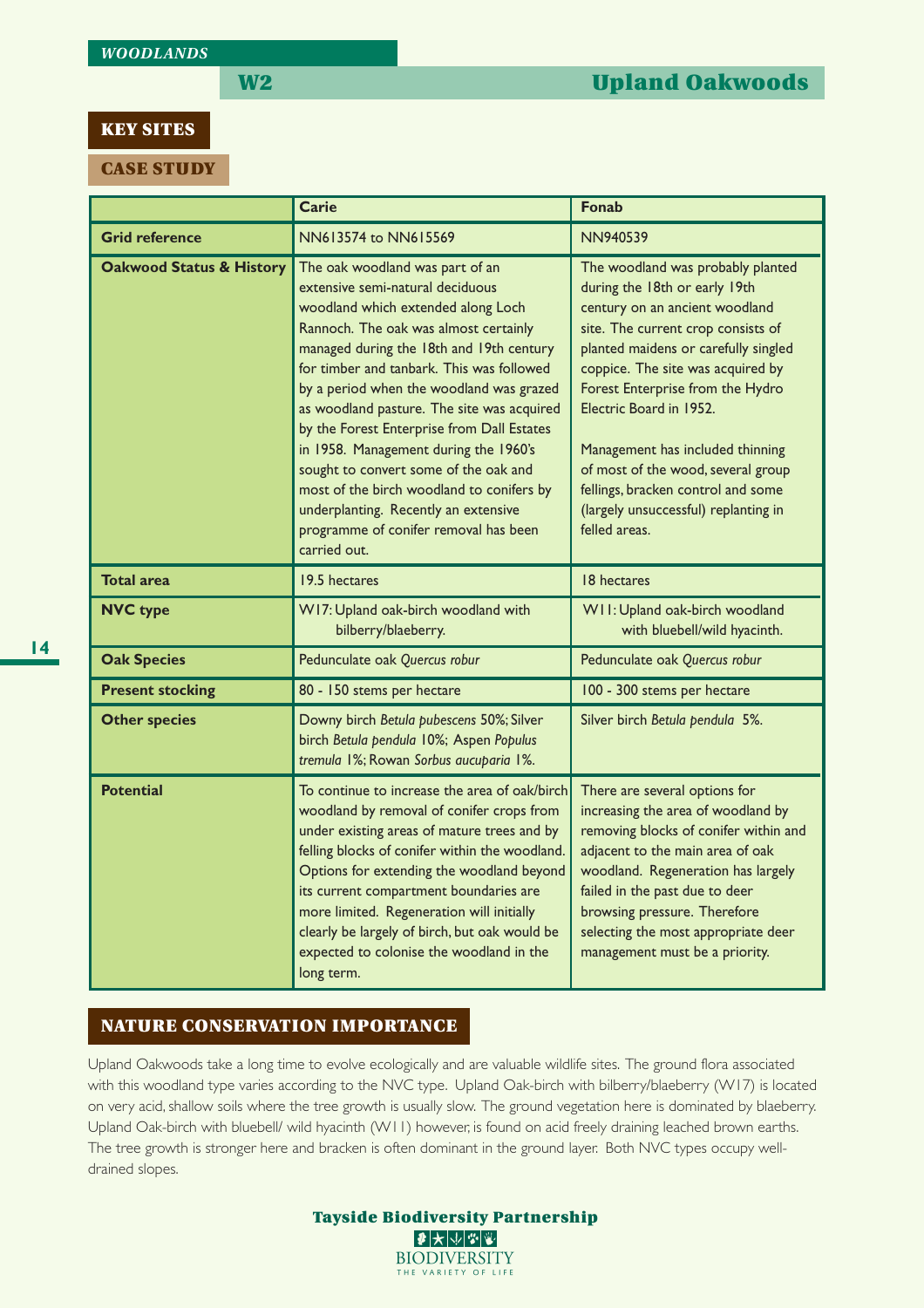# **Upland Oakwoods** W2

### **Wildcat** *(Felis sylvestris)*

**Ecology** - Wildcats have increased in both numbers and range in Scotland in the past century and have benefited from afforestation. The species is found mainly in upper valley slopes and steep hillsides, on moorland and peatland and in rough grassland or forest, as well as in the lowland margins. They have also been recorded at higher altitudes, above 800m. It is listed as a 'Species of Conservation Concern' in Tayside.

**Distribution** - Widespread, except in the lowlands in the far east of Tayside. More abundant in Angus and east Perthshire. In recent decades there has been little change in overall range and the population in most areas appears stable.

# There is a strong understorey and structure associated with this woodland holding a strong climax woodland community. Oakwoods and their associated open areas provide a rich and diverse habitat for a variety of invertebrates, including the Pearl-bordered fritillary *Boloria euphrosyne*. A large proportion of species listed in the following table are associated with the open ground areas of oakwoods.

# **KEY SPECIES**

**P** = UK Priority species  $C = UK$  species of conservation concern

| <b>Mammals</b>       | Red squirrel<br><b>Wildcat</b><br><b>Badger</b><br>Brown long-eared bat | Sciurus vulgaris<br>Felis sylvestris<br>Meles meles<br>Plecotus <i>auritus</i> | P            |  |  |  |  |
|----------------------|-------------------------------------------------------------------------|--------------------------------------------------------------------------------|--------------|--|--|--|--|
|                      | Pipistrelle bat                                                         | Pipstrellus pipstrellus                                                        |              |  |  |  |  |
| <b>Birds</b>         | Phylloscopus sibilatrix                                                 | $\mathsf{C}$                                                                   |              |  |  |  |  |
|                      | Spotted flycatcher<br>Muscicapa striata                                 |                                                                                |              |  |  |  |  |
|                      | Redstart                                                                | Phoenicurus phoenicurus                                                        |              |  |  |  |  |
|                      | Great spotted woodpecker                                                | Dendrocopus major                                                              |              |  |  |  |  |
| <b>Amphibian</b>     | Great crested newt                                                      | <b>Triturus cristatus</b>                                                      | P            |  |  |  |  |
| <b>Invertebrates</b> | Pearl-bordered fritillary                                               | Boloria euphrosyne                                                             |              |  |  |  |  |
|                      | Hairy wood ant (Northern)<br>Formica lugubris                           |                                                                                |              |  |  |  |  |
| <b>Higher Plants</b> | Wild hyacinth                                                           | Hyacinthoides non-scripta                                                      | $\mathsf{C}$ |  |  |  |  |
|                      | Small cow-wheat<br>Melampyrum sylvaticum                                |                                                                                |              |  |  |  |  |
|                      | <b>Wilson's Filmy Fern</b>                                              | Hymenophyllum wilsonii                                                         |              |  |  |  |  |

# **NATIONAL BIODIVERSITY CONTEXT**

In the UK, upland semi-natural oakwoods have declined by about 30 - 40% in area over the last sixty years as a result of replanting, mainly with introduced conifers, clearance for quarries or other developments and conversion to rough grazings. Recent changes have greatly reduced the amount of inappropriate management of these woodlands.

THE VARIETY OF LI

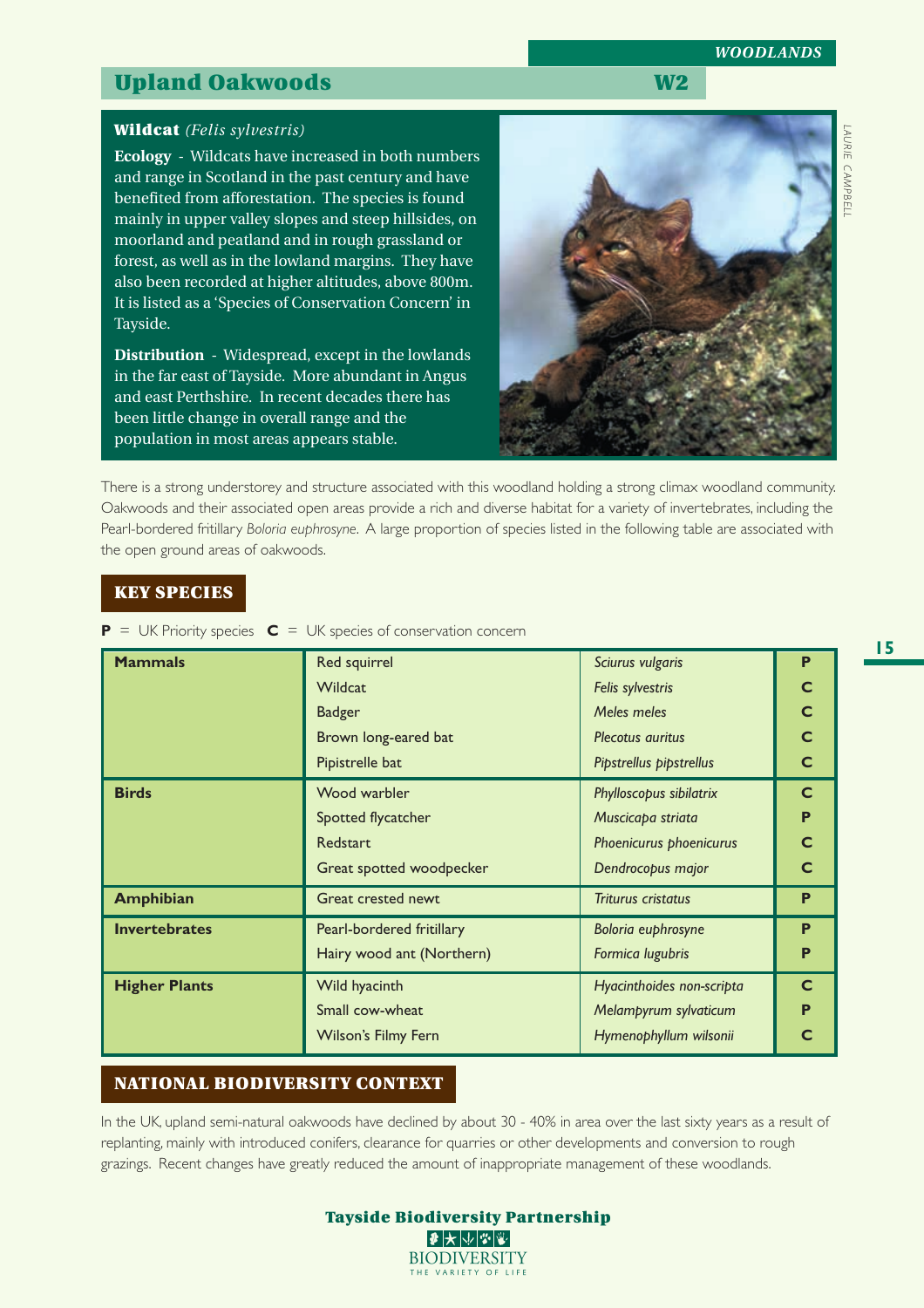The objectives of the UK Biodiversity Action Plan for Upland Oakwood are:

- Maintain the existing area of upland oakwood (70,000 100,000 ha.) and improve its condition by a mixture of management for timber (predominately as low intensity high forest), as sheltered grazing and minimum intervention.
- Avoiding other habitats of high nature conservation value, expand the area of upland oakwood by about 10% on to currently open ground by some planting, but particularly by natural regeneration by 2005.
- Identify and encourage the restoration of a similar area of former upland oakwood that has been degraded by planting with conifers or invasion by Rhododendron *Rhododendron ponticum*.

In the context of Scotland, the estimated area of all upland oakwoods is in the region of 35,000 ha. of which ancient semi-natural woodland (ASNW) accounts for 24,000 ha. The Scottish targets are to initiate action in 80% of all HAP sites (i.e. 28,000 ha.) by 2004 and achieve favourable condition in over 50% by 2010. Within these figures the target is to initiate action in 100% of HAP sites occurring within SSSIs and SACs by 2004 and achieve favourable condition in over 70% by 2010.

The restoration figures for upland oakwood in Scotland are 3,000 ha. by 2010. This includes 10 ha. in Angus and 350 ha. in Perth & Kinross.

The expansion targets for upland oakwood in Scotland are 3,000 ha. by 2005. This includes 110 ha. in Angus and 280 ha. in Perth & Kinross.

#### **ECOLOGY AND MANAGEMENT**

soil type, shade, grazing and topography.

Sessile oak *Quercus petrea* and Downy birch *Betula pubescens* dominate this woodland type. However where *Quercus robur* occurs, especially in eastern Scotland, it is usually of planted origin. The lack of oak dominance in woodland on higher slopes can often be attributed to past management and is not a true reflection of the natural species composition of this woodland type. However with increased altitude Birch becomes the dominant species. The field layer is dominated by three types namely grasses, bracken and ericoid sub-shrubs. The relative proportions of these vary with

The oak woodlands are in general a mosaic of different NVC communities with W11 and W17 the major community types.

**NVC W11** This is the most common oceanic type of woodland community with base-poor brown earth soils dominated by Oak species and Downy birch *Betula pubescens*. Where oak dominates, it forms a high forest with a closed canopy of tall oak with poor crown development derived principally from coppice and planted oak of unknown origin. Where birch is more dominant the canopy is more open. The occasional Ash *Fraxinus excelsior* may be found with, locally in Tayside, Rowan *Sorbus aucuparia* and Hazel *Corylus avellana* more common.

**NVC W17** These communities are less frequent than the W11, but these woodlands have very acid shallow soils with Oak and Downy birch still the dominant species. Where the oak is dominant the trees are of a poorer quality and smaller than W11 oakwoods. Where the Birch is more dominant, Rowan is present as a co-dominant species. The commonest other species are Holly *Ilex aquifolium* though generally quite scarce, with Ash and Hazel which tend to be found in pockets of base-rich wet flushes.

The cessation of coppicing and the increased grazing pressure from both permitted grazing of domestic animals and browsing by wild animals has contributed to a decrease in the structural diversity of this woodland type. It must be pointed out that oakwoods that are not, or have never been, coppiced are not necessarily biodiversity poor. The removal of substantial amounts of timber throughout the early 20th century also contributed significantly to the changing composition and structure seen in Tayside's upland oakwoods today.

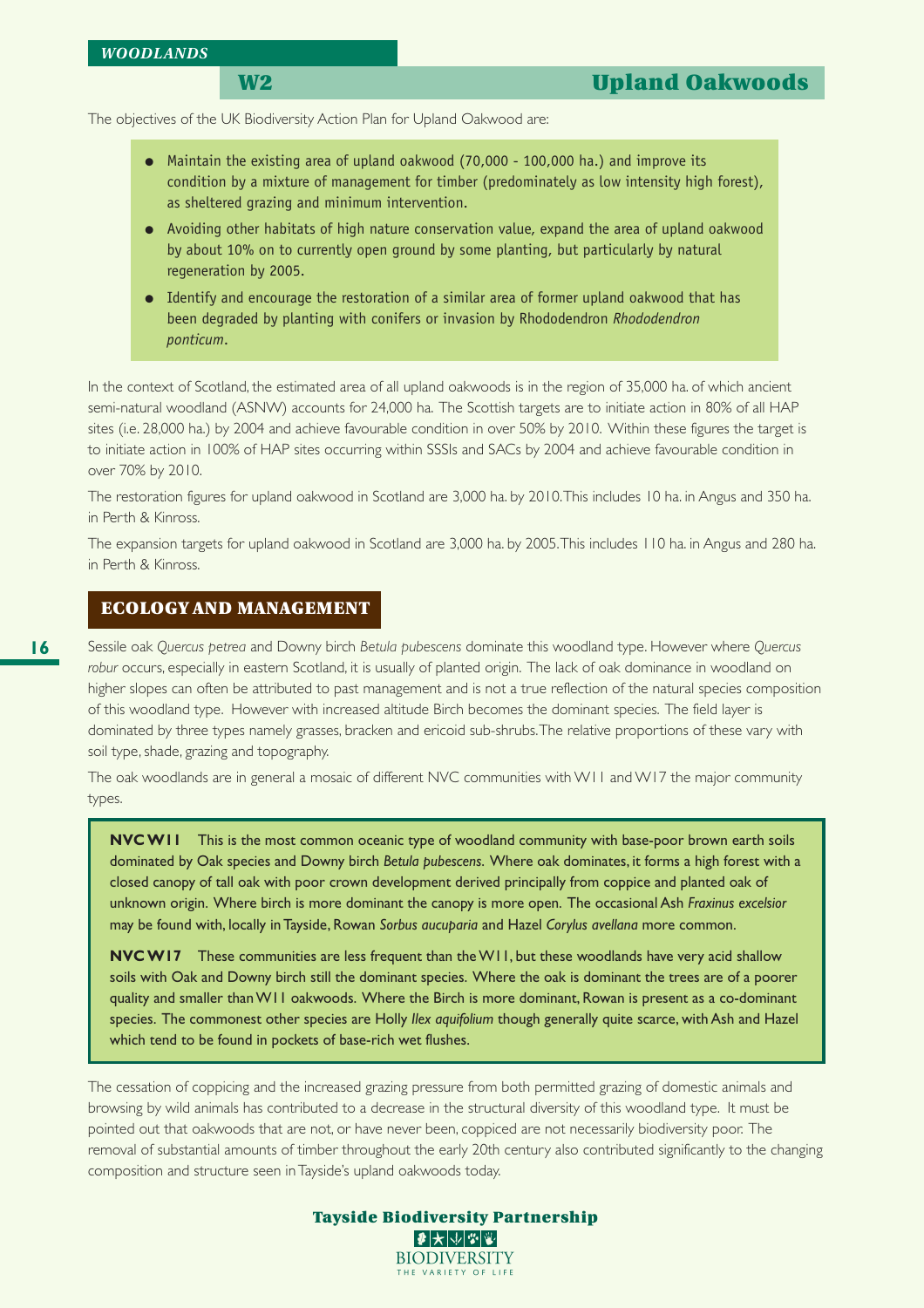# **Upland Oakwoods** W2

## **CURRENT FACTORS CAUSING LOSS OR DECLINE**

In Scotland large scale planting of oaks was undertaken on estates between 1780 and 1830 for tanning bark, timber, coppice for charcoal making and general landscape value. In the last hundred years, the advent of the First World War saw a severe decline in oakwoods which continued during the Second World War as timber was utilised for the war effort. There has been a decline of about 30 - 40% of oakwoods across the British Isles over the last sixty years.

Lack of management of the remaining oakwoods, grazing pressure and adjacent land use changes (for example development pressures such as new roads, quarrying and recreational access) have led to a limited age structure within most of these woods. With increased planting of exotics from 1940 onwards the last sixty years has seen a further reduction. In more recent times such woods have remained relatively stable with only slight decreases being recorded by the Forestry Commission between 1980 and 1995.

There is, however, a wide range of factors that have contributed to Upland Oakwood decline. Those contributory factors, specific to Tayside, are listed below in order of priority of seriousness:

|    | Historical under-planting of oakwoods with coniferous species, for example Carie Oakwood (case<br>study).                                                                                                                                                                                                                                                     |
|----|---------------------------------------------------------------------------------------------------------------------------------------------------------------------------------------------------------------------------------------------------------------------------------------------------------------------------------------------------------------|
|    | The spread of Bracken Pteridium aquilinum which can limit regeneration. Because the oak is a strong<br>light demander, regeneration of oak under oak canopy is difficult enough without other competition.<br>Invasion of species such as Rhododendron Rhododendron spp. and Sycamore Acer pseudoplatanus also<br>provides competition against oak seedlings. |
|    | In some cases unsympathetic forest management practices do not produce the biodiversity benefits such<br>woodlands can provide, for example inappropriate planting for game cover or a lack of appropriate<br>management.                                                                                                                                     |
| 4. | Limited markets for hardwood timber products produced in Scotland.                                                                                                                                                                                                                                                                                            |

# **OPPORTUNITIES AND CURRENT ACTION**

The government through the Forestry Commission (FC) regulates the management of all woodland in the UK. The Commission also encourages forestry expansion through the payment of grants where creation of new woodland is in accordance with forestry and conservation policies. Such policies are informed by both national and international priorities and these are set out in a series of publications that provide the framework for environmental regulations and incentives. The UK Forest Standard defines and applies government commitments to sustainability and biodiversity and this is augmented by a series of environmental guidelines on conservation, landscape and water. The Scottish Forestry Strategy contains a strong commitment to achieve the current Action Plan targets.

There are a number of resources available, both financial and advisory support, for native woodland management and establishment. The main sources of funding are through the FC which offers a wide range of grants to private landowners to assist specifically for native woodland management, improvement and expansion.

Opportunities are also available through:

- The introduction of a new grants initiative Scottish Forestry Grants Scheme to be launched in April 2003. The key changes to the FC grants will allow greater focus on the management of existing oak woodlands and will target grants towards areas where significant Habitat Action Plan (HAP) targets can be met.
- LIFE European funding to manage SAC (Special Areas of Conservation) designated oak woodland sites (for example: Comrie woods cSAC)
- Ongoing development and promotion of training on the conservation and management of oak HAP types with particular reference to the problems associated with regenerating oakwoods. At present, for example, Scottish Native Woods organises a range of courses tackling the issue of regeneration.

#### **Tayside Biodiversity Partnership**  $|\mathcal{F}|$  $\bigtriangledown$   $|\mathcal{V}|$   $|\mathcal{F}|$ **BIODIVERSITY** THE VARIETY OF LI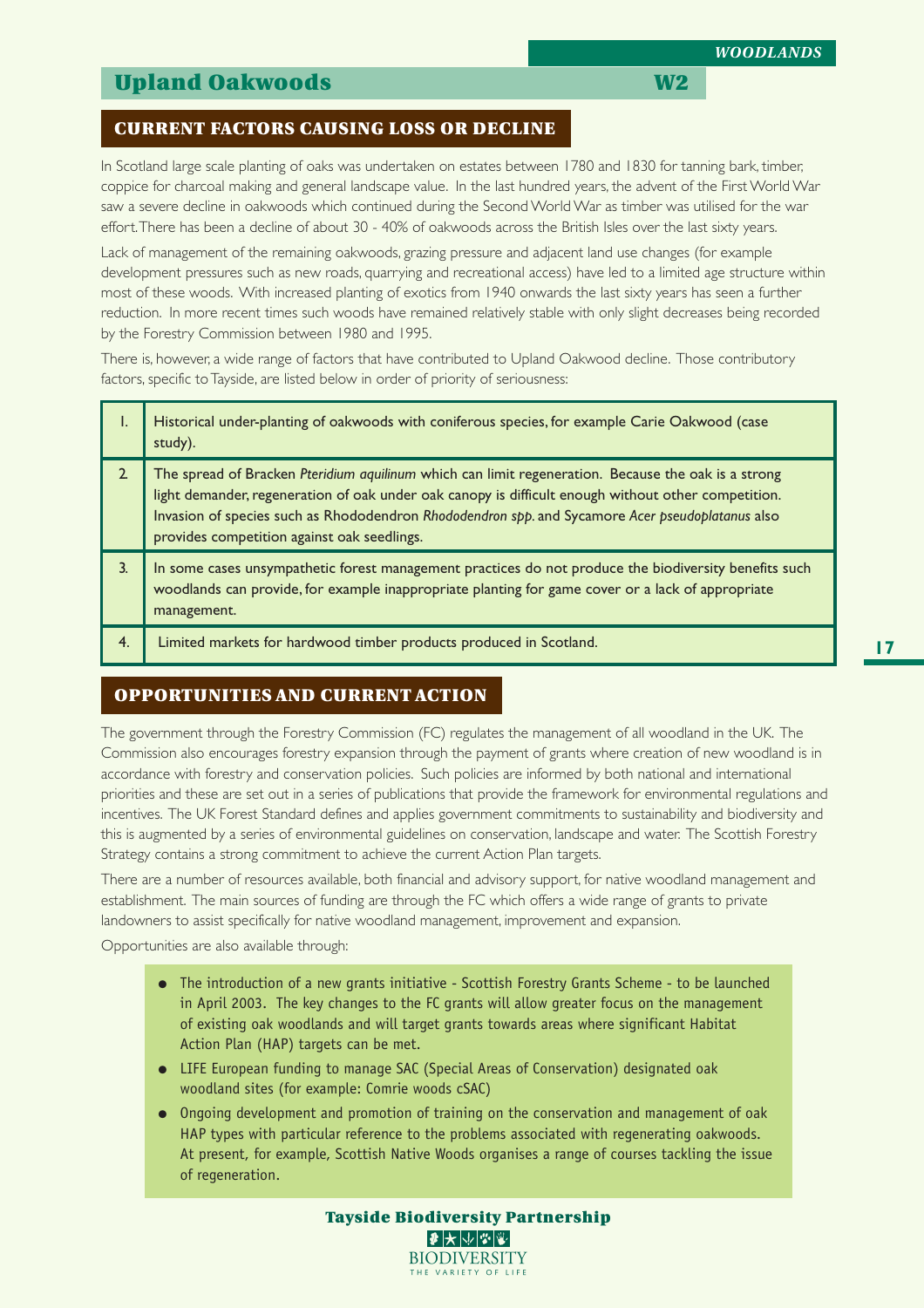# **W2 Upland Oakwoods**

### **Case Study**

### COMRIE WOODS

The Comrie Woods SSSI and cSAC lies just north of the town of Comrie and the Highland Boundary Fault. This part of the wood is situated to the west of the River Lednock gorge.

As a whole the SSSI is a primary woodland site representing the largest area of acid sessile oakwood (*Quercus petrea/Betula pubescens/Dicranum majus* W17 community) in Perth & Kinross. In addition, the Lednock gorge and adjacent areas contain fragments of richer mixed ash, hazel, wych elm woodland (W9b) whilst bluebell dominated oakwood (W11) is characteristic on more neutral soils.

The primary objectives of management are:

● To enhance and safeguard the integrity of natural woodland communities on the site principally by managing beech colonisation and promoting regeneration of native species.

● To maintain the intrinsic qualities of the woodland experience available to visitors. The factors that define this experience also include large veteran trees and conifers.



## **OBJECTIVES AND TARGETS**

The UK Habitat Statement for Upland Oakwoods gives a conservation direction to Local Biodiversity Action Plans which may adopt some or all of the relevant measures identified nationally to be applied locally. The targets established for local plans are based on maintaining the current extent of Upland Oakwoods and encouraging the balance of appropriate management regimes across the distribution of the type.

|                | <b>Objectives</b>                                                                                                                                                                                                              | <b>Targets</b>                                                                                                                                                                                                                                                                                                                                |  |  |  |  |  |
|----------------|--------------------------------------------------------------------------------------------------------------------------------------------------------------------------------------------------------------------------------|-----------------------------------------------------------------------------------------------------------------------------------------------------------------------------------------------------------------------------------------------------------------------------------------------------------------------------------------------|--|--|--|--|--|
|                | Maintain existing area and improve the condition<br>of Upland Oakwoods in Tayside and prevent net<br>loss or reduction in area. The core areas for<br>Scotland total 30,000 ha. The Tayside area is<br>approximately 2,600 ha. | All 2,600 ha. to be identified and managed to increase<br>their biodiversity value whilst not compromising any<br>existing commercial operations or other nature<br>conservation interests by 2005.                                                                                                                                           |  |  |  |  |  |
| $\overline{2}$ | Restoration of upland oakwood cover. The<br>restoration figures for upland oakwood in<br>Scotland are 3,000 ha. by 2010. This is made up of<br>10 ha. in Angus and 350 ha. in Perth & Kinross.                                 | Restore 360 ha. by 2015, completing half of this by<br>2010.                                                                                                                                                                                                                                                                                  |  |  |  |  |  |
| $\overline{3}$ | To bring under management existing upland<br>oakwoods to increase their biodiversity/<br>conservation value.                                                                                                                   | Raise the awareness of the importance of upland<br>oakwoods to woodland owners through examples of<br>good practice, workshops, publicity and other<br>promotional opportunities.<br>Provide habitats for associated key species utilising<br>current European LIFE funding initiatives (such as at<br>Comrie Wood cSAC and SSSI case study). |  |  |  |  |  |

**Tayside Biodiversity Partnership**  $\blacktriangleright$   $\blacktriangleright$   $\blacktriangleright$   $\blacktriangleright$   $\blacktriangleright$ **BIODIVERSITY** THE VARIETY OF LIF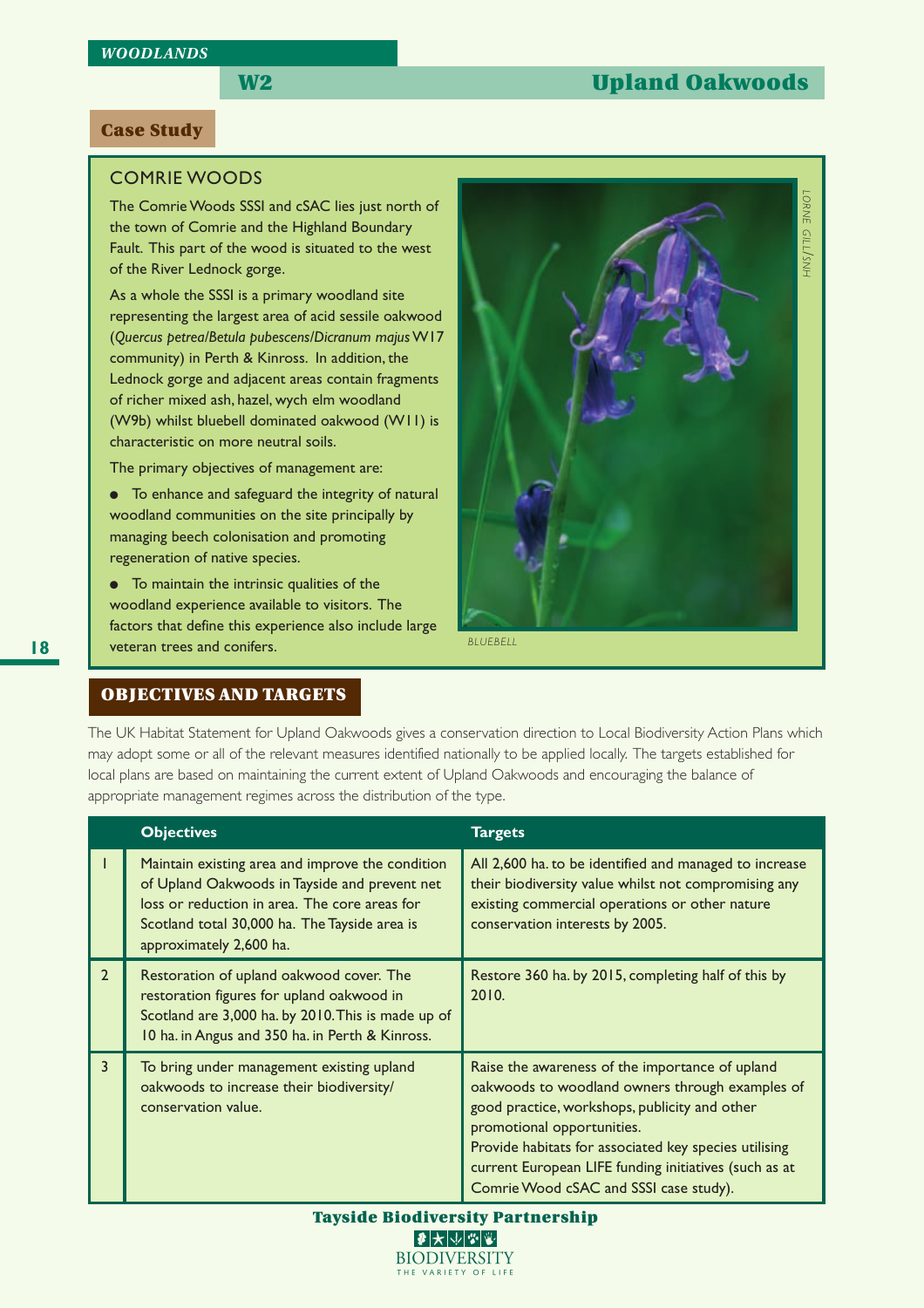|                 | <b>Upland Oakwoods</b>                                                                                                                                                                                                                                                                                                                   | <b>W2</b>                                                                                                                                                                                                                                                                                                                                                                                                                 |  |  |  |  |  |
|-----------------|------------------------------------------------------------------------------------------------------------------------------------------------------------------------------------------------------------------------------------------------------------------------------------------------------------------------------------------|---------------------------------------------------------------------------------------------------------------------------------------------------------------------------------------------------------------------------------------------------------------------------------------------------------------------------------------------------------------------------------------------------------------------------|--|--|--|--|--|
| $\overline{4}$  | Increase the area of upland oakwoods on suitable<br>sites within Tayside. The expansion targets for<br>upland oakwood in Scotland are 3,000 ha. by<br>2005. This is made up of 110 ha. in Angus and<br>280 ha. in Perth & Kinross.                                                                                                       | Revised IFS (Indicative Forestry Strategy) to be drawn<br>up by Local Authorities incorporating the figures<br>below by 2005.<br>Expansion of upland oakwood area, preferably<br>through natural regeneration, in suitable sites in<br>Tayside by 390 ha. by 2005.                                                                                                                                                        |  |  |  |  |  |
| 5               | Ensure the long term future of this habitat.                                                                                                                                                                                                                                                                                             | Raise the public's awareness of the importance of<br>upland oakwoods and newly planted oakwoods<br>within the Tayside area through examples of good<br>practice, workshops, publicity and other promotional<br>opportunities.                                                                                                                                                                                             |  |  |  |  |  |
| 6               | Ensure the long term future of upland oakwoods.                                                                                                                                                                                                                                                                                          | Ensure all new upland oakwood sites are<br>incorporated into positive management through the<br>new Scottish Forestry Grant Scheme by 2005.                                                                                                                                                                                                                                                                               |  |  |  |  |  |
| $\overline{7}$  | Extend and enhance upland oakwoods by<br>developing Forest Habitat Networks as detailed<br>in the Scottish Forestry Strategy.                                                                                                                                                                                                            | Priority action point in SFS document.<br>Partnership involvement from grant setting (FC) to<br>guidance (SNH) and adoption by private sector, FE<br>and woodland initiatives providing ongoing advice.<br>Target is to act on advice and recommendations<br>currently being prepared by FC and SNH.<br>Also required are revised IFS (Indicative Forestry<br>Strategies) to be drawn up by Local Authorities by<br>2005. |  |  |  |  |  |
| 8               | To improve the ecological value of native<br>woodlands through work related to native<br>woodland Habitat Action Plans.                                                                                                                                                                                                                  | To deliver new FC grants by April 2003 that will be<br>designed to contribute towards costs for work that<br>achieves at least one of the following:<br>- improves the natural heritage value of semi-natural<br>woodlands;<br>- restores native woodlands on ancient woodland<br>sites:<br>- secures natural regeneration within or immediately<br>adjacent to native woodlands.                                         |  |  |  |  |  |
| 9               | To improve the environmental value of woods<br>and forests through work related to Biodiversity<br>Action Plans (Habitat and Species Action Plans<br>and Local Biodiversity Action Plans) and<br>designated sites or species listed in the schedules<br>of the Wildlife and Countryside Act or the EU<br>Habitats and Species Directive. | To deliver new FC grants by April 2003 that will be<br>designed to contribute towards costs for work that is<br>necessary to implement agreed HAPs, SAPs & LBAPs<br>including work in open space and non-woodland<br>habitat within the woodland or forest area.                                                                                                                                                          |  |  |  |  |  |
| $\overline{10}$ | To put forward recommendations for changes to<br>the Woodland Grant Scheme and Farm Woodland<br>Premium Scheme in Scotland so as to improve<br>their effectiveness in delivering priorities identified<br>in the Scottish Forestry Strategy.                                                                                             | A joint Forestry Commission / Scottish Executive<br>Steering Group report submitted for European<br>approval in autumn 2002. Provisional launch of new<br>scheme (Scottish Forestry Grants Scheme) in April<br>2003.<br>Revised IFS's put in place across Tayside incorporating<br>HAP and LBAP targets by 2005.                                                                                                          |  |  |  |  |  |

# **Stakeholders**

● Landowners and woodland owners; forestry and woodland organisations; countryside organisations; local authorities; members of public.

*WOODLANDS*